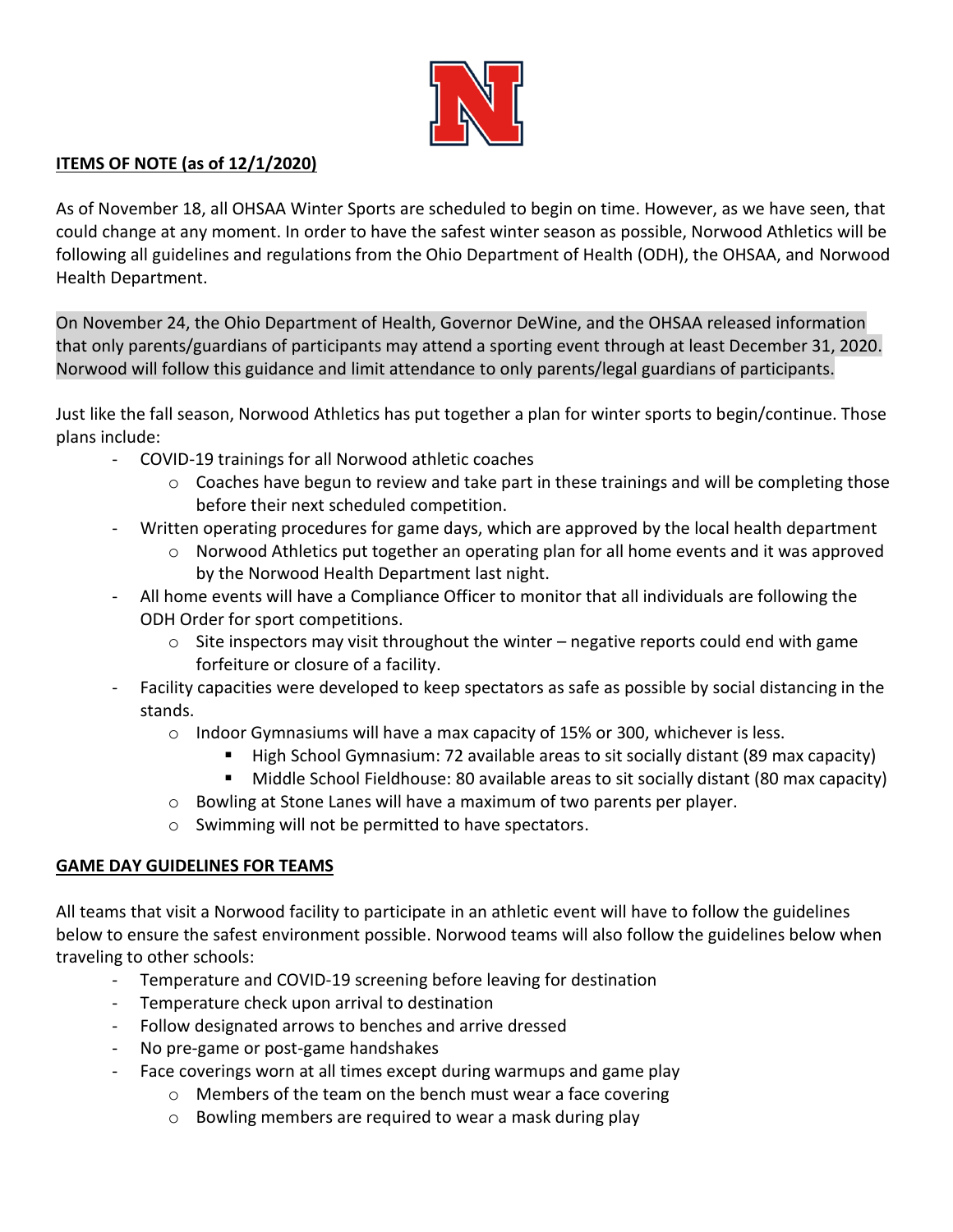- Teams are limited to the following amounts of players per game/meet/match:
	- o Basketball: 15 total dressed
	- o Bowling: 6 total dressed
	- o Swimming: Limited to swimmers competing in meet
	- o Wrestling: 14 total dressed/Limited to wrestlers competing in the meet/match
	- o Cheer: 10 total dressed

# **GAME DAY GUIDELINES FOR SPECTATORS (PARENTS/GUARDIANS)**

With the limited capacity because of COVID-19 director orders, the ODH has strongly recommended to not exchange cash at any gate and use a type of online ticketing. Beginning the 2020-2021 school year, all Norwood athletic home events (excluding Swimming, Bowling, Academic Quiz Team) will be cash-less, online ticketing only. These include all Middle School, Freshman, Junior Varsity, and Varsity events. Tickets will be sold via HomeTown Ticking under the norwoodindians.org "BOX OFFICE" tab. Directions and pictures are on page 4 below. Please note that Norwood Athletic Booster Club passes will NOT be sold this year.

During events within the High School Gymnasium and Middle School Fieldhouse, a specific amount of tickets will be allocated to each student-athlete and their families. Each will receive their own 'Passcode' to purchase tickets for the home events of their choosing. We ask that you do not share your passcodes, as there is a limit to the amount of tickets that can be purchased at each game. If someone does not have a passcode or the ticket limit is reached for your passcode, entrance will not be allowed.

Tickets will be available for purchase two days before the game/meet for all home events. Should someone forget their tickets on arrival to the facility, the "BOX OFFICE" will be open for the entire game and they can be purchased on any mobile/smartphone or tablet. Tickets will be emailed to that individual who can either print out or keep on their phone to be scanned at the gate. Spectators are only allowed to stay for their studentathlete's game and exit when game is complete.

The ticket limit for each home event will be the following:

- High School Basketball: 2 tickets per Norwood student-athlete; 1 ticket per visiting student-athlete
	- o Cheer will received 2 tickets per Norwood participant
	- o Pep Band will receive 1 ticket per Norwood participant
- Middle School Basketball: 2 tickets per Norwood student-athlete; 1 ticket per visiting athlete
	- o Cheer will receive 2 tickets per student-athlete
	- \*\**Please Note: This is in accordance with Governor DeWine's Order which takes into account facility capacity and overall limitations.*

\*Passcodes for Norwood student-athletes will be sent to each individual family before their tickets become available for their first home game via FinalForms.

\*\*ONLY parents and/or guardians of participants (checked via FinalForms account and visiting team list) will be allowed into the facility.

When our student-athletes travel to another school for a competition, that school may have limits for spectators and/or have online ticketing only. We will communicate that information to those teams' families before that event date via FinalForms. Please follow all directions when purchasing tickets, entering their facility, and after competitions.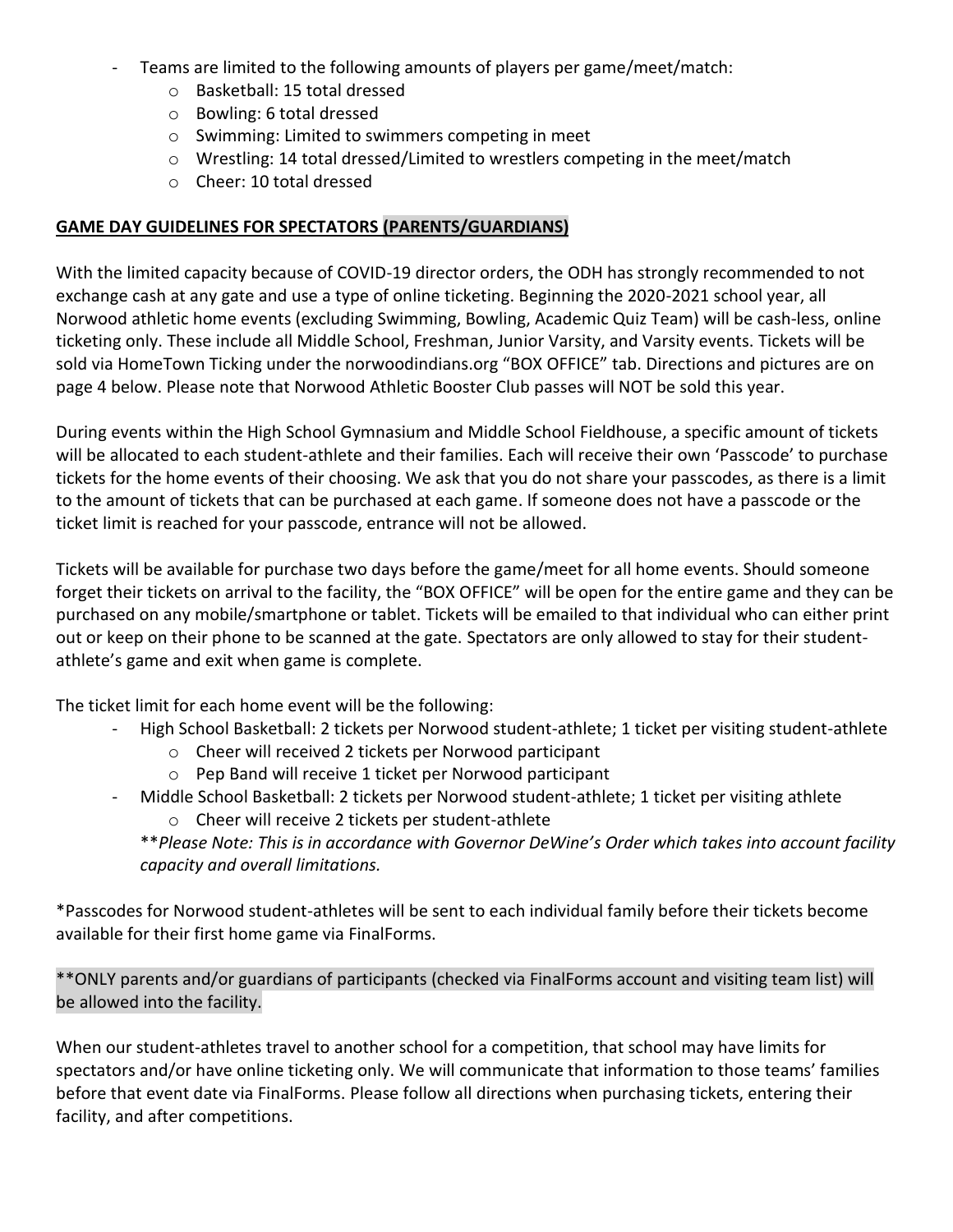When entering a Norwood facility, all spectators will be required to follow the guidelines below (ODH Order – see page 6 for spectator details for Basketball and Wrestling):

- Face coverings required for all spectators to wear at all times, except for one of the reasons stated in the Director's Order for Facial Coverings throughout the State of Ohio, signed July 23, 2020, or as it may thereafter be amended.
- *Gates will open no earlier than 10 minutes before tipoff – Entrance will not be allowed before then*
- All spectators will have their temperature taken before entering the facility
	- o 100.3 degrees F and below will be allowed to enter
	- o All spectators are required to do a self-evaluation check for COVID-19 symptoms before arriving to the facility
- Separate entrance and exit gates/doors will be marked and arrows will direct spectators to their seats. The flow of traffic will be one way in order to provide social distancing throughout the event.
- Spectators are strongly encouraged to stay in their seats unless going to the restroom or concession stand.
	- o All spectators must be cleared out of the facility after each game.
- Children in 6th grade or below must be accompanied by an adult at all times.
- Spectators must sit on an 'X', which will be marked throughout the bleachers, with a six-foot social distance between.
	- $\circ$  Groups may only sit with a max of two (2) individuals who live within the same household.
	- o Groups must keep a six-foot social distance between them.
- Pictures of 'X' and arrows that will be used are below:



- Concessions will not be available for Middle School Basketball events. There will be limited concessions available at High School Basketball events.
	- o Concession operations must adhere to Ohio's guidance for Restaurants, Bars, Banquet & Catering Facilities/Services (available at coronavirus.ohio.gov).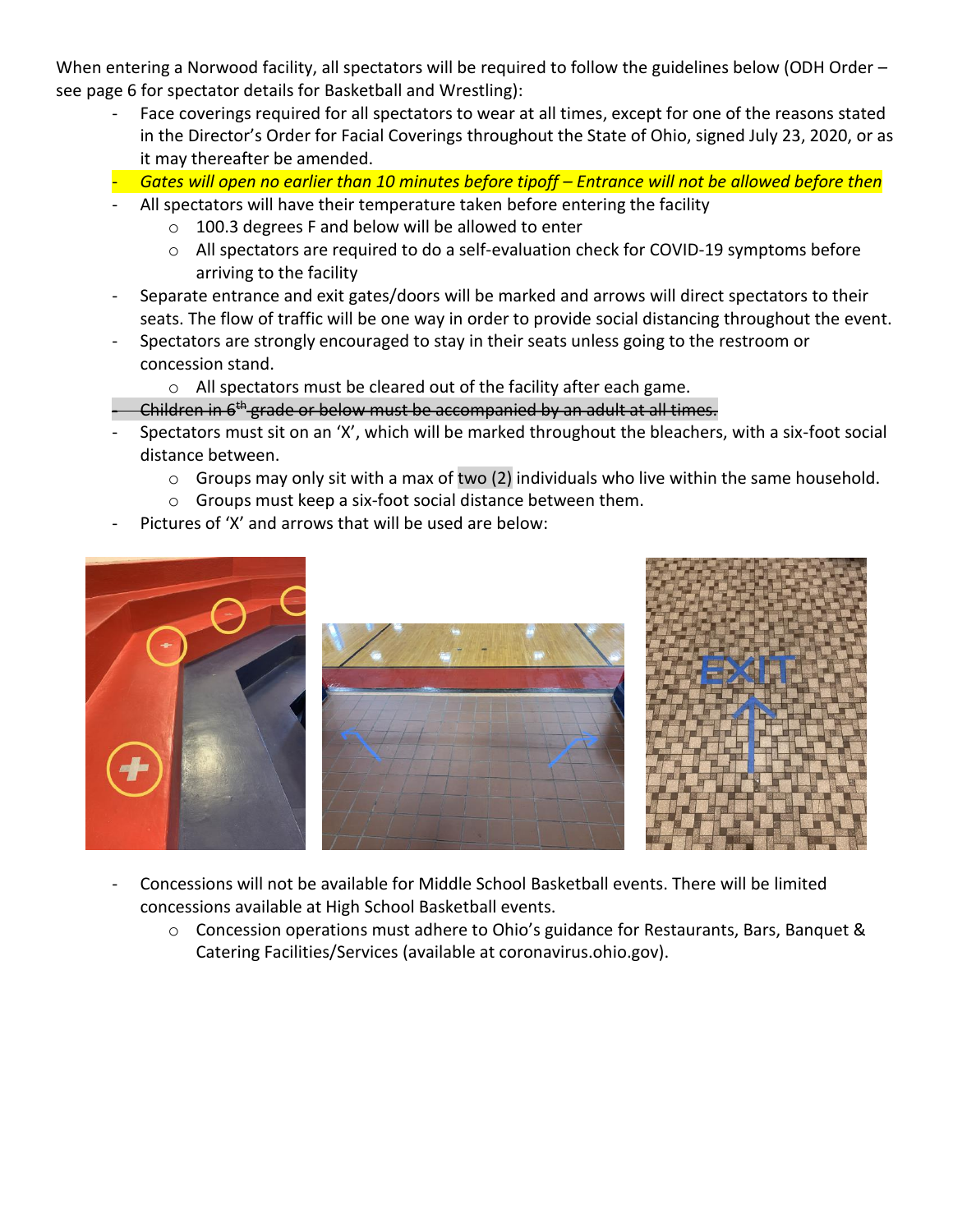# **HOW TO WATCH HOME EVENTS LIVE ON YOUR DEVICE**

The Pixellot Camera System has been officially installed in the High School Gymnasium!

This program will be available on the [https://www.NFHSnetwork.com](https://www.nfhsnetwork.com/) website. Anyone with internet access on a computer, phone, or tablet will have the ability to watch any competition at the High School live from anywhere in the world. Click here for a preview: [https://www.pixellot.tv/products/show/.](https://www.pixellot.tv/products/show/)

To watch any home event at the high school gym, visit [https://www.NFHSnetwork.com,](https://www.nfhsnetwork.com/) search 'Norwood High School Ohio', and all live events will show on the webpage. There is a monthly fee of \$10.99 to watch unlimited games on the network.

The Norwood Community Television (NCTV) will also be broadcasting live on their YouTube page during the winter. We are excited to livestream almost every Middle School Basketball game, Swim meet, and even Bowling match for free! Links to games being broadcast will be sent via FinalForms and posted before the game/meet on the Norwood Athletics social media platforms.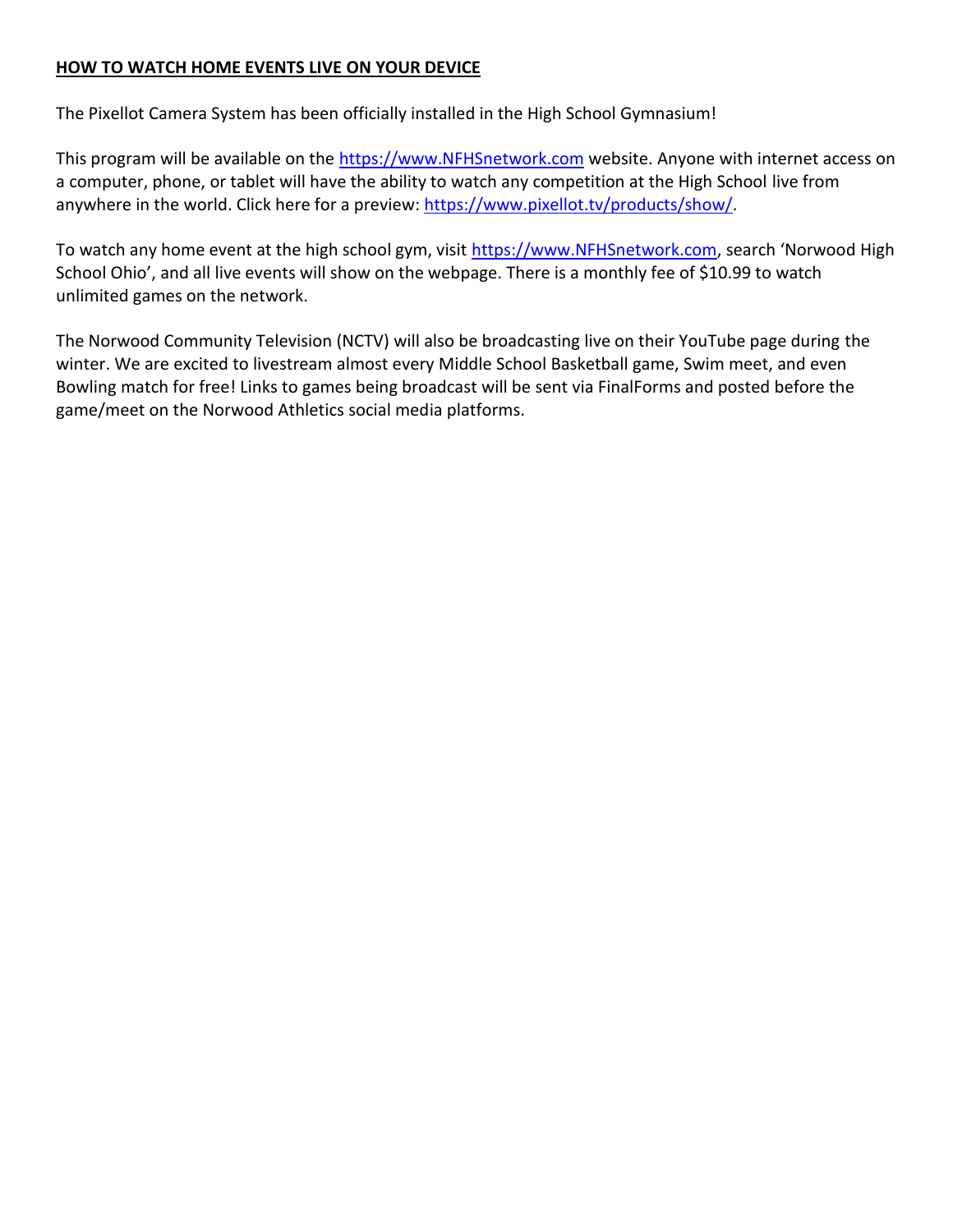# **Directions to Purchase Tickets for Norwood Middle School & High School Home Events**

Beginning the 2020-2021 school year, ALL Norwood Middle School and High School home sporting events will be cash-less, online ticketing ONLY. The following are directions for both visiting and home families looking to purchase tickets. Tickets will go on sale two days before all Wrestling matches, and Middle School/High School Basketball games.

Thank you for your understanding and helping us keep everyone involved in this event safe and healthy! *Please Note: In accordance with Governor DeWine and OHSAA guidance, only family members of studentathletes playing in the game are allowed to enter the facility.* 

- Visi[t www.norwoodindians.org](http://www.norwoodindians.org/) and click 'Box Office' on the upper tool bar
- Click the link to the HomeTown Ticketing Box Office
- Select the game you are looking to attend
- Using a passcode, purchase your tickets by following the on-screen directions
	- o Visiting Fans: Passcode will come from your Athletic Department to purchase a max amount of tickets per player
	- $\circ$  Norwood Fans: Passcode will be assigned to your student-athlete/family to purchase a max amount of tickets per player (Please do not share passcodes)
		- Max amounts of tickets per player based on facility used and permanent seat capacity
			- High School Gymnasium = 2 Home; 1 Visitor (89 person capacity 72 spaces)
			- Middle School Gymnasium = 2 Home; 1 Visitor (80 person capacity)
- Tickets will then be sent to the email provided
	- o Print tickets or keep on your phone to be scanned at the door
- *Gates will open 10 minutes before scheduled tipoff of each game*
- Only parents/guardians of participants are allowed into facility

## Reminders for Spectators

# - *Spectators must clear the facility immediately after their student-athletes' game.*

- A family 'pod' should sit on one 'X', socially distant from other families/individuals.
- Spectators should limit the amount of time out of their seat.
- Face coverings are required at all times within Norwood City School District facilities.

# **When purchasing from your smartphone**

| $14:56 - 7$                                                                                                                       | 和 マート                                            | 14:567                                                  | $n \in \mathbb{Z}$         | $14:57$ $9$                                                                                                    |                                                             | … 全国 |
|-----------------------------------------------------------------------------------------------------------------------------------|--------------------------------------------------|---------------------------------------------------------|----------------------------|----------------------------------------------------------------------------------------------------------------|-------------------------------------------------------------|------|
| a norwoodindians.org<br>AΑ                                                                                                        |                                                  | a norwoodindians.org<br><b>AA</b>                       | $\mathfrak{S}$             | <b>AA</b>                                                                                                      | a norwoodindians.org                                        |      |
| NORWOOD IMDIANS<br>NORWOOD HIGH SCHOOL & MIDDLE SCHOOL                                                                            |                                                  | NORWOOD INDIANS<br>NORWOOD HIGH SCHOOL & VIIDDLE SCHOOL | ×                          | <b>NORWOOD INDIANS</b><br>ö.                                                                                   | NORWOOD FIEH SCHOOL & VIIDDLE SCHOOL                        |      |
| BOYS VARSITY GOLF<br>BOYS VARSITY GOLF<br>(H) vs Finneytown High S<br>1 week ago @ 3:45PM                                         | (A) vs Reading JR/SR Hig<br>1 week ago @ 11:30AM | HAVE A FAN ACCOUNT?                                     | / JOIN LOGIN               | <b>BOX OFFICE</b>                                                                                              |                                                             |      |
| CLICK FOR MORE DETAILS!                                                                                                           | CLICK FOR MORE DETAILS!                          | HONE                                                    |                            |                                                                                                                |                                                             |      |
|                                                                                                                                   |                                                  | <b>FALL</b>                                             |                            | School Box Office!                                                                                             | Click here to access the Norwood High                       |      |
|                                                                                                                                   |                                                  | <b>WINTER</b>                                           | >                          |                                                                                                                |                                                             |      |
|                                                                                                                                   |                                                  | SPRING                                                  | >                          | Beginning the 2020-2021 school year, all                                                                       |                                                             |      |
| On the Fickets in 2020-2021<br>Ob.<br>contract pack be in these Dealers in the contract of the con-<br><b>Graz</b><br>difference. |                                                  | <b>REGISTRATION</b>                                     | >                          | Middle School through Varsity home<br>game tickets will be available for<br>purchase online at the link above! |                                                             |      |
|                                                                                                                                   |                                                  | DEFT, INFORMATION                                       | >                          |                                                                                                                |                                                             |      |
|                                                                                                                                   |                                                  | BOX OFFICE                                              | ١,                         |                                                                                                                | Cash will NOT be accepted at the gate. All                  |      |
| NORWOOD INDIANS<br>德<br>GNorwoodindians                                                                                           |                                                  | <b>FILES &amp; LINKS</b>                                |                            | spectators must purchose tickets online<br>before games using a passcode assigned                              |                                                             |      |
|                                                                                                                                   |                                                  | ATHLETES OF THE WEEK                                    | ,                          | to their student-athlete.                                                                                      |                                                             |      |
| Men's Golf gets the W over Reading today! Way to go!<br>pic.twitter.com/0xUCclNNtA                                                |                                                  | SPORTS MEDICINE                                         | ,                          |                                                                                                                |                                                             |      |
| 10:34 PM 18 Aug 20<br>☆17 ☆                                                                                                       |                                                  | CALENDAR                                                | >                          |                                                                                                                |                                                             |      |
|                                                                                                                                   |                                                  | CONTACT                                                 |                            |                                                                                                                |                                                             |      |
| 1.3K<br>ぽ                                                                                                                         | $\boldsymbol{\Omega}$<br>٠                       | 1.3K                                                    | $\boldsymbol{\Omega}$<br>Ĥ | f                                                                                                              | <b>Browse Our Sweet Pups</b><br>白<br>$\boldsymbol{\varphi}$ |      |
| <b>GHARES</b>                                                                                                                     |                                                  | SHARES.                                                 | ٠                          | v                                                                                                              |                                                             |      |
| rP,                                                                                                                               | 盾<br>$\Box$                                      | ïħ                                                      | G<br>$\Box$                |                                                                                                                | rħ,<br>$\Box$                                               |      |
|                                                                                                                                   |                                                  |                                                         |                            |                                                                                                                |                                                             |      |